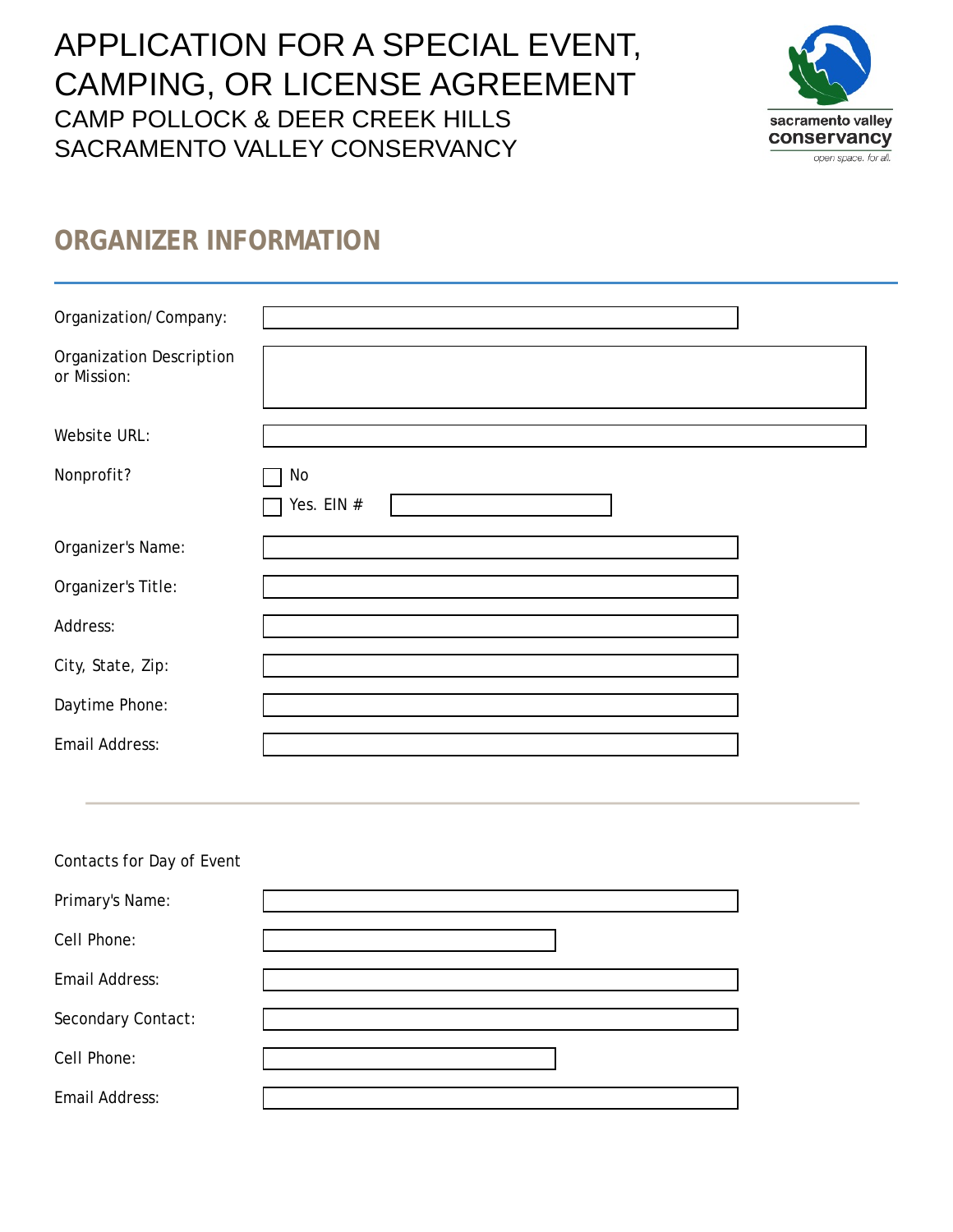# **EVENT INFORMATION**

| Event Title:                                                                                                                                             |                                                        |                                                            |
|----------------------------------------------------------------------------------------------------------------------------------------------------------|--------------------------------------------------------|------------------------------------------------------------|
| Description of Activities:                                                                                                                               |                                                        |                                                            |
| Location:                                                                                                                                                | Camp Pollock<br>Other                                  | Deer Creek Hills                                           |
| Date(s) Requested:                                                                                                                                       |                                                        |                                                            |
| Back Up Dates:                                                                                                                                           |                                                        |                                                            |
| Event Hours:<br>(Start - End times)                                                                                                                      |                                                        |                                                            |
| Set Up Date & Time:<br>(initial property access)                                                                                                         |                                                        |                                                            |
| Clean Up Date & Time:<br>(checkout complete)                                                                                                             |                                                        |                                                            |
| Total Attendance:                                                                                                                                        |                                                        |                                                            |
| Number of Children:                                                                                                                                      |                                                        |                                                            |
| Number of Adults:                                                                                                                                        |                                                        |                                                            |
| Educational/Interpretive<br>Topics of the Event:<br>(attach curriculum as<br>Word or PDF file to the<br>application - required for<br>overnight camping) |                                                        |                                                            |
| Event Logistics:                                                                                                                                         | Selling or Providing Alcohol                           | <b>Guests Can Bring Alcohol</b>                            |
|                                                                                                                                                          | <b>Charging Guests to Attend</b>                       | Amplified Sound (speakers)                                 |
|                                                                                                                                                          | Advertising to General Public                          | Open to Day of Event Walk-ins                              |
|                                                                                                                                                          | Sale of Goods / Vendors                                | Overnight (10p-8a) / Camping                               |
|                                                                                                                                                          | Open Flame (bbq or campfire)<br><b>Hiring Security</b> | <b>Bringing Live Animals</b><br>Bounce House / Inflatables |
|                                                                                                                                                          | <b>Commercial Filming</b>                              | Close Property to the Public                               |
|                                                                                                                                                          | Use of Machinery / Vehicles                            | Setting Up Structures / Stage                              |
|                                                                                                                                                          | Other                                                  |                                                            |